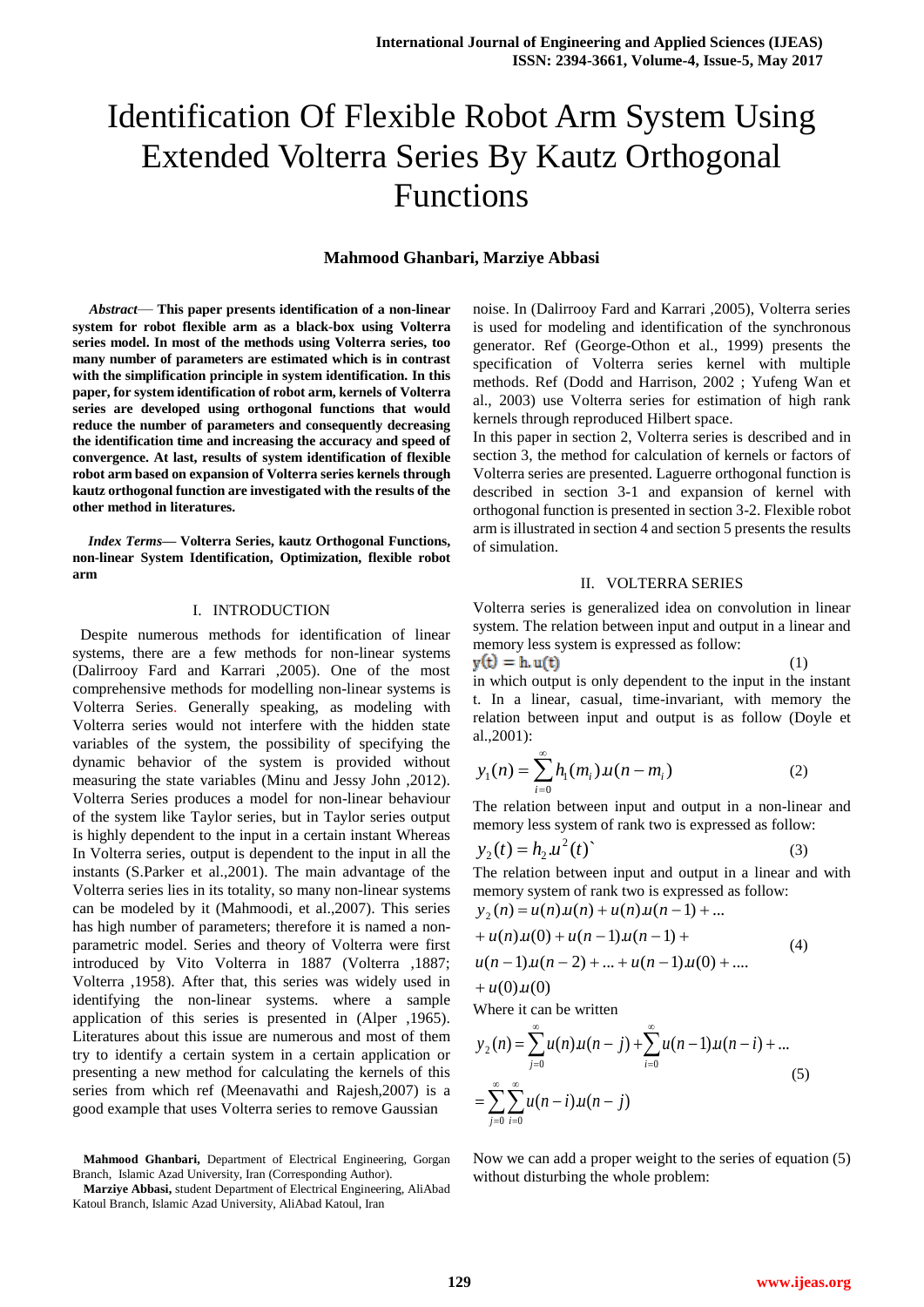$$
y_2(n) = \sum_{j=0}^{\infty} \sum_{i=0}^{\infty} h_2(i, j) u(n-i) u(n-j)
$$
 (6)

For Volterra series of non-linear system with rank n:

$$
y = y_0 + y_1 + y_2 + \dots + y_n \tag{7}
$$

where  $y_i$  is calculated like equation (2) and (5) and  $y_0$  is a constant value (e.g. signal average). Now, substituting  $y_i$  in (7) gives:

$$
y(n) = y_0 + \sum_{m_1=0}^{\infty} h_1(m_1)u(n - m_1) +
$$
  

$$
\sum_{m_1=0}^{\infty} \sum_{m_2=0}^{\infty} h_2(m_1, m_2)u(n - m_1)u(n - m_2) + ...
$$
 (8)

 $h_n$  is rank n kernel of Volterra. In fact  $h_1(t)$  shows impulse function of linear system and  $h_n(t)$  is impulse function of a ndimensional non-linear system. Equation (8) has too many unknowns that calculation of it is time-consuming. For solving this problem we have to consider that there may not be link between output and former inputs. Besides, series can be shown with kernels of rank 1 to L by approximation. From these points, Volterra series is changed as follow:

$$
y(n) = y_0 + \sum_{m_1=0}^{M-1} h_1(m_1)u(n - m_1) +
$$
  

$$
\sum_{m_1=0}^{M-1} \sum_{m_2=0}^{M-1} h_2(m_1, m_2)u(n - m_1)u(n - m_2)
$$
 (9)

M (memory of system) and L (rank of system) are almost chosen by trial and error method.

# III. . CALCULATING THE KERNELS OF VOLTERRA SERIES

Calculation of Volterra series factors is the main issue in solving the equation and identifying the systems using this series. Identifying non-linear systems by Volterra series is in fact identifying the kernel of such series. There are many methods for this purpose such as recursive algorithm (Doyle et al.,2001), Gaussian input (Doyle et al.,2001), gradianbased search (Suleiman and Monin ,2008) , cross-correlation method (Lee and Schetzen ,1965), method of reproducing kernel Hilbert space (Dodd and Harrison, 2002 ; Yufeng Wan et al., 2003) and etc. In addition, the factors of Volterra series can be obtained directly by expanding the orthogonal functions that leads to less complexity and more accuracy. The main importance of such method is that if we rewrite kernels of Volterra series as an expansion of orthogonal function, series is changed into a linear regression equation (Moodi ,2008) In this paper, number of kernels is also considered symmetrical:

$$
h_n^{sym}(k_1, k_2, \dots, k_n) = \frac{1}{n!} \sum h_n(k_1, k_2, \dots, k_n)
$$
 (10)

Due to complexity of issues for identifying the kernel of Volterra series and writing limitation, we only illustrate the method for identifying kernel by Laguerre orthogonal function.

### IV. KAUTZ ORTHOGONAL FUNCTIONS

Orthogonal Katz function

The two- parameter Katz function is defined as follow:

$$
\varphi_{2n}(z) = \frac{\sqrt{(1 - C^2)(1 - b^2)z}}{z^2 + b(c - 1)z - c} \left[ \frac{-cz^2 + b(c - 1) + z + 1}{z^2 + b(c - 1)z - c} \right]^{n-1} (11)
$$

$$
\varphi_{2n-1}(z) = \frac{\sqrt{(1 - C^2)z(z - b)}}{z^2 + b(c - 1)z - c}
$$

$$
\left[ \frac{-cz^2 + b(c - 1) + z + 1}{z^2 + b(c - 1)z - c} \right]^{n-1} (12)
$$

In which a, b are real value constants related to the poles of Katz function.

$$
b = (\beta + \beta)(1 + \beta \beta) \tag{13}
$$

$$
c = -\beta \beta \tag{14}
$$

Simultaneous and optimal choice of c and b is being investigated. So, to obtain the best choice, these parameters considered constant by applying a certain criteria.

## V. EXPANSION OF KERNELS WITH ORTHOGONAL FUNCTIONS

As mentioned, expansion of orthogonal basic functions is an estimation method that reduces the number of parameters and consequently reduces the complexity and increases the accuracy and also changes the series to a linear regression. Now factors are calculated as below(Moodi and Bustan ,2010):

$$
h_1(m_1) = \sum_{i_1=1}^p \alpha_{i_1} \phi_{i_1}(m_1)
$$
  
\n
$$
h_2(m_1, m_2) = \sum_{i_1=1}^p \sum_{i_2=1}^p \alpha_{i_1 i_2} \phi_{i_1}(m_1) \phi_{i_2}(m_2)
$$
\n(17)

Where  $\Phi_k(n)$  is the kth orthogonal function at point n. so, the relation between input and output in a Volterra series of rank two is as follow:

$$
\hat{Y}(n) = Y_0 + \sum_{i_1=1}^p \alpha_{i_1} S_{i_1}(n) + \sum_{i_1=1}^p \sum_{i_2=1}^p \alpha_{i_1 i_2} S_{i_1}(n) S_{i_2}(n) \qquad (18)
$$

In this equation factors are symmetrical ( $\alpha_{i_1 i_2} = \alpha_{i_2 i_1}$ ), therefore:

$$
S_k(n) = \sum_{m_1=0}^{M-1} \phi_k(m_1) u(n - m_1)
$$
 (19)

First, M and L and P are chosen. Although the actual values of these parameters are too high, if values with lesser degree have an agreeable error, there is no need to increase the values. Finally the equation (18) is written as:

$$
y = U\theta + e \tag{20}
$$

where *y* is output vector,  $θ$  vector of factors and e noise or model error, *U* and known matrix of S values. Now different identification methods are used in a way that modeling error  $||y - \hat{y}||^2$  is minimized. One of such methods is linear least square that best parameters are calculated as follow:

$$
\hat{\theta}_{LS} = (U^T U)^{-1} U^T y \tag{21}
$$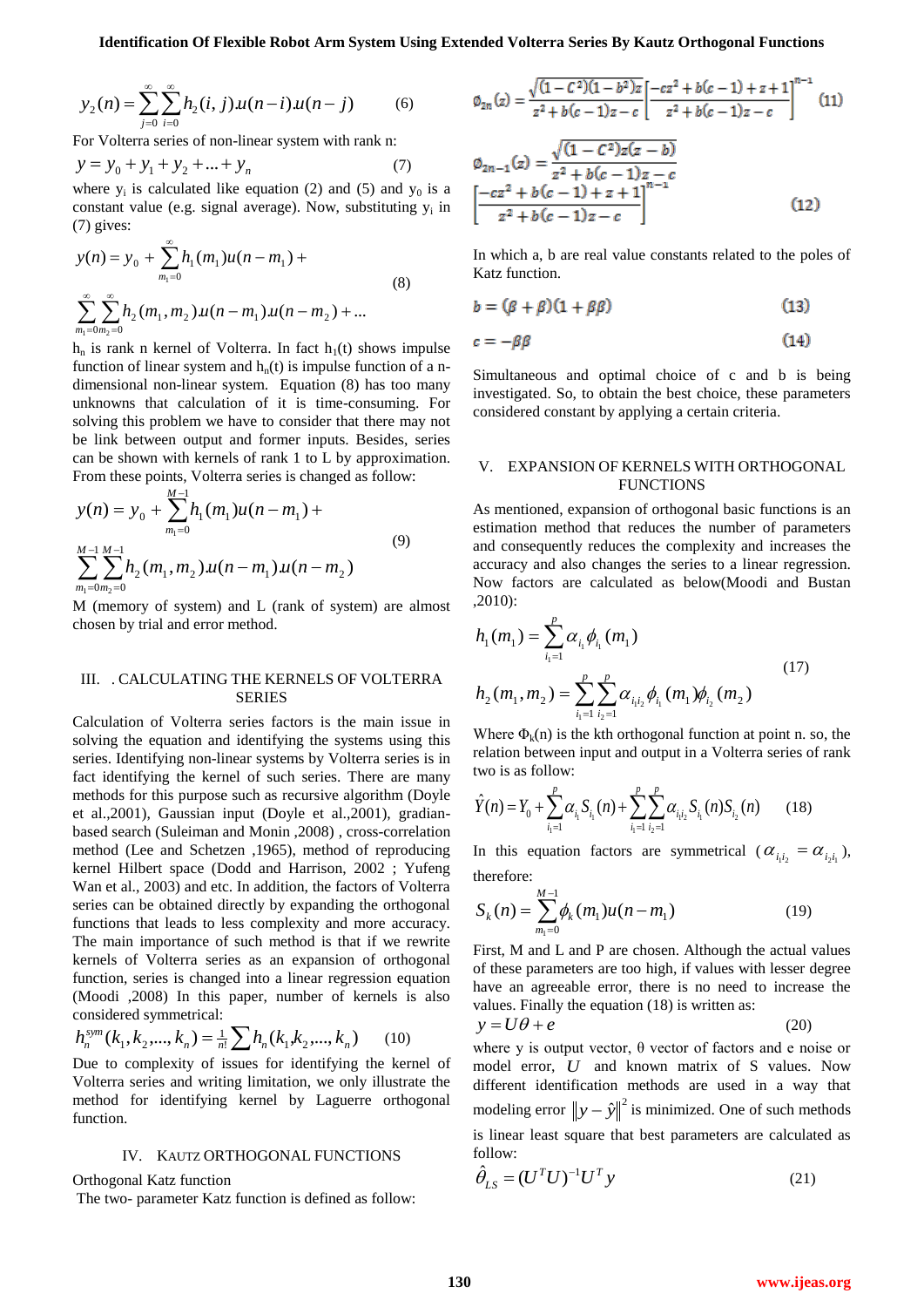The above method has some problems and that is inversing from  $U<sup>T</sup>U$ . For example maybe det( $U<sup>T</sup>$  U) is not zero but be near zero. In this case, matrix is called improper and the reason is the dependency between rows and columns of  $U<sup>T</sup>U$ that identification would be with less accuracy and high error. There are some reasons for this (kararri,2009):

- I. Input is not exciting enough and not able to excite all the modes of the system.
- II. The considered rank of model is more than actual rank of system.
- III. System is identified in closed-loop operation.

For compensating this problem in least square method, inversing  $U<sup>T</sup>U$  is not allowed and other techniques are employed. In this paper SVD is chosen for this purpose. Besides, equation (22) is a criterion for feasibility assessment of model under the name of forecasted error (Barve ,2004):

$$
e^{p} = \frac{1}{p} \sum_{i=1}^{p} \sqrt{\frac{\sum_{j=1}^{N-1} (y_i(j) - \hat{y}_i(j))^2}{\sum_{j=0}^{N-1} (y_i(j))^2}}
$$
(22)

where P is number of outputs. N number of used data and  $y_i(j)$  actual output of i at instant j and  $\hat{y}_i(j)$  output of the model of i at instant j.

# VI. FLEXIBLE ROBOT ARM

Robot arm is a system with high applicability in industrial systems which are shown in Figure 1 (Ferreira and Serra ,2012).Flexibility of the robot arm is in two types:

- Flexibility due to non-linear variations in Drive system.
- Flexibility due to straining the robot arm.

Data of input and output of the system are categorized into two groups, one group for training that the model is extracted with and the other one for experimenting the model.



**Figure1. flexible robot arm**

# VII. SIMULATION RESULTS

1. Simulation result

To identify the flexible robot arm to the structure of Volterra series model developed by Katz function will be considered according to Equation 16. First, we need to do optimal estimation of Katz orthogonal function based on the real measured input and output available in the paper of ALEX. According to the model structure, input and output data, the expansion coefficients of the model structure is obtained in IS way.



Figure 2. Output waveform of actual system and detected output

To validate and display the success of identification made, the criterion of Mean Squared Error (MSE) and the Normalized Root Mean Square error (NRMS) are calculated as follow:

$$
MSE = \frac{1}{N} \sum_{k=1}^{N} e(k)^2 = 5.0891 \times 10^{-04}
$$
  

$$
NRMS = \sqrt{\frac{\sum_{k=1}^{N} (y(k) - \hat{y}(k))^2}{\sum_{k=1}^{N} y(k)^2}} = 0.0820
$$

# VIII. CONCLUSION

In this paper, a comprehensive model based on Volterra series was presented for identification of non-linear system of flexible robot arm. For reducing the complexity and increasing the accuracy of the model, kernels of Volterra series were rewritten as an expansion of orthogonal functions and optimal values of orthogonal functions pole and number of expansion. For preventing inversing problems and impropriety of regression matrix. were compared and it was shown that identification with developed Volterra series by kautz function has less error and more accuracy comparing to other method. In addition, there are other methods of optimization for better adjustment of orthogonal functions which can improve the identification process. This is hoped to be done in future works.

### **REFERENCES**

- [1] *Y. Kibangoua, G. Faviera, M. M. Hassanib, 'Selection of Generalized Orthonormal Bases for Second-Order Volterra Filters,' Elsevier, Signal Processing 85, 2371–2385*,*2005.*
- [2] Carlos Cesar Teixeira Ferreira and Gina1ber Luiz de Oliveira Serra, ' An Approach for Fuzzy Frequency Response Estimation of Flexible Robot Arm From ExperimentalData', Department of Electroelectronic, Federal Institute of Education, Science and Technology (IFMA), IEEE, 2012.
- [3] Dodd, T.J. and R.F. Harrison. "A new solution to Volterra series estimation". Proc. IFAC World Congress, 2002.
- [4] De Moor B.L.R. (ed.), DaISy: Database for the Identification of systems, Department of Electrical Engineering, ESAT/SISTA, K. U. Leuven, Belgium, URL: http://www.esat.kuleuven.ac.bc/sista/dusyi Junel7, [Used datasets: tobot\_arm.dat.gz], 2004.
- [5] F.J. Doyle, R.K. Pearson, B. Ogunnaike,Identification and Control Using Volterra Models,' Springer 2001.
- [6] Ghanbari M,"Systems Identification Based on Fractional Orthogonal Functions", Ph.D. thesis, Islamic Azad University, Science Research (Tehran),2010.